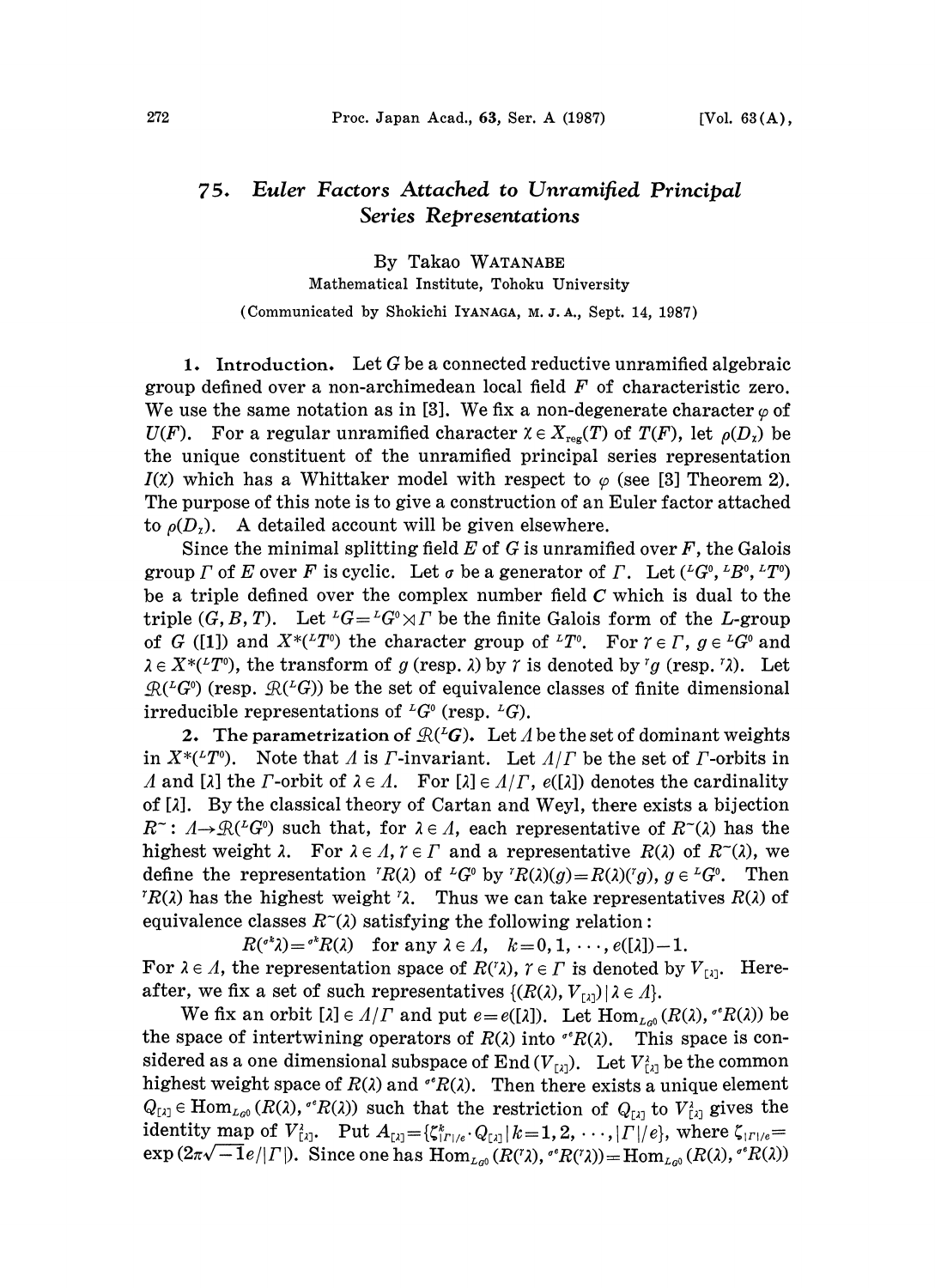$=CQ_{\text{rad}}$  as a subspace of End  $(V_{\text{rad}})$  for every  $\gamma \in \Gamma$ ,  $A_{\text{rad}}$  depends only on the orbit [ $\lambda$ ]. For  $Q \in A_{\{X\}}$ , the representation  $(R(\lambda, Q), V_{\{X\}})$  of  $^L G^0 \rtimes \langle \sigma^e \rangle$  is defined by  $R(\lambda, Q)(g \times \sigma^{k})=R(\lambda)(g) \cdot Q^k$ , where  $\langle \sigma^e \rangle$  is the cyclic group generated by  $\sigma^e$ . Further, let  $r(\lambda, Q)$  be the representation of <sup>L</sup>G induced by  $R(\lambda, Q)$ . Then, it is shown that  $r(\lambda, Q)$  depends only on the orbit [ $\lambda$ ],  $Q \in A_{[\lambda]}$  and it is irreducible. Hence, if we denote by  $r^{\sim}([\lambda], Q)$  the equivalence Hence, if we denote by  $r<sup>-(</sup>[ $\lambda$ ], Q)$  the equivalence class containing  $r(\lambda,Q),$  then we obtain a map  $r^- \colon\displaystyle\coprod_{[\lambda]\in A/\varGamma} A_{[\lambda]} \to \mathfrak{R}({}^L G),$  ([ $\lambda], Q$ )  $r(T(\lambda), Q)$ . By standard arguments in the representation theory we obtain the following

**Theorem 1.** The map 
$$
r^{\sim}
$$
: 
$$
\coprod_{[\lambda] \in A/F} A_{[\lambda]} \rightarrow \mathcal{R}(^L G)
$$
 is bijective.  
For  $r = r^{\sim}([\lambda], \zeta_{[F]/e([\lambda])}^* \cdot Q_{[\lambda]}) \in \mathcal{R}(^L G)$ , we put  
 $e(r) = e([\lambda]), \quad c(r) = 2\pi k (|F| \log (q_F))^{-1} \sqrt{-1} \quad \text{and} \quad \xi_r = \sum_{\lambda' \in [\lambda]} \lambda'.$ 

Since the set of *Γ*-invariant elements in  $X^*(^{\iota}T^{\mathfrak{0}})$  coincides with the cocharacter group  $X_*(S)$  of S,  $\xi_r$  is contained in  $X_*(S)$ . Let  $\mathcal{R}_0({}^L G)$  be the set of  $r \in \mathcal{R}(\mathcal{L}G)$  such that  $\langle \alpha, \xi_r \rangle = 0$  for any  $\alpha \in \Phi$ , where  $\langle , \rangle : X^*(S) \times X^*(S) \rightarrow Z$ .  $r \in \mathcal{R}(4G)$  such that  $\langle \alpha, \xi_r \rangle = 0$  for any  $\alpha \in \varnothing$ , where  $\langle , \rangle : X^*(S) \times X_*(S) \rightarrow Z$ <br>is the natural pairing and  $\varnothing$  is the root system of G with respect to S.<br>Further, let  $\mathcal{R}_+(G) = \mathcal{R}(4G) - \mathcal{R}_0(^2G)$ .

3. The construction of Euler factors. For  $\chi \in X_{reg}(T)$ , let  $\mathcal{W} \mathcal{H}(\chi, \varphi)$ be the Whittaker model of  $\rho(D_\lambda)$  with respect to  $\varphi$ . For  $r \in \mathcal{R}({}^L G)$ ,  $f \in \mathcal{W}$   $\mathcal{H}(\mathcal{X}, \varphi)$  and  $s \in \mathbb{C}$ , we define the zeta integral by

$$
Z(s,r,f) = \int_{F^*} f(\xi_r(t)) |t|_{F}^s \cdot \delta_B^{-1}(\xi_r(t)) dt,
$$

where dt is a Haar measure on the multiplicative group  $F^*$  of F. By a careful analysis of the behavior of Whittaker functions on  $S(F)$ , we obtain the following

**Theorem 2.** (1) Let  $r \in \mathbb{R}_+(^L G)$  and  $\chi \in X_{reg}(T)$ . Then, for any  $f \in \mathcal{W}(\mathcal{X}, \varphi)$ , the zeta integral  $Z(s, r, f)$  is absolutely convergent for  $Re(s)$  $\gg 0$ .

(2) For  $(r, \chi) \in \mathcal{R}_+(^L G) \times X_{\text{reg}}(T)$ , let  $P(r, \chi)$  be the set of polynomials  $P(X) \in C[X]$  such that  $P(q_F^{-s})Z(s, r, f)$  is an entire function of s for any  $f \in \mathcal{W}$   $\mathcal{H}(\mathbf{x}, \varphi)$ . Then  $P(r, \mathbf{x})$  is a non-trivial principal ideal of  $\mathbf{C}[X]$  and has the generator  $P_{r,x}(X)$  with  $P_{r,x}(0)=1$ .

The generator  $P_{r,x}(X)$  of  $P(r, \chi)$  is uniquely determined by the pair  $(r, \chi)$ and is independent of the choice of  $\varphi$ . The Euler factor attached to  $(r, \chi)$ is defined to be  $L(s, r, \chi) = P_{r, \chi}(q_F^{-s})^{-1}$ . Another kind of Euler factor was defined by Langlands (see [1]). Denoting by  $L(s, r, Sp(x))$  the Euler factor given by Langlands, we obtain

**Theorem 3.** For any  $(r, \lambda) \in \mathcal{R}_+(^L G) \times X_{reg}(T)$ ,  $L(e(r)(s-c(r)), r, \lambda)^{-1}$  is the r of  $L(s, r, Sp(\lambda))^{-1}$  as a polynomial of  $g_{\overline{r}}^s$ . a factor of  $L(s, r, Sp(X))^{-1}$  as a polynomial of  $q_F^{-s}$ .

Actually we can give a more explicit expression for  $L(s, r, \chi)$  and comparing it with the corresponding part of  $L(s, r, Sp(x))$  we get Theorem 3.